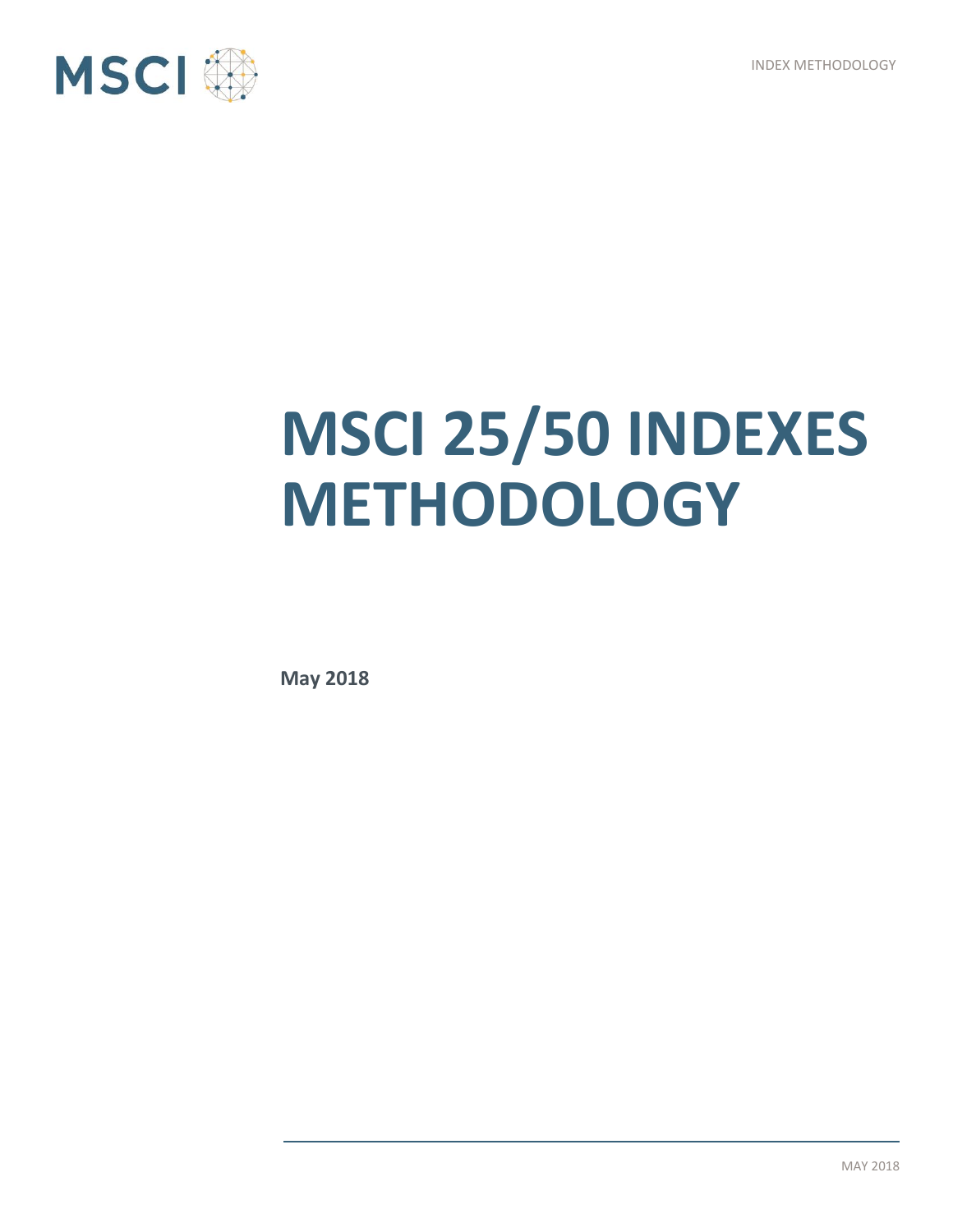

| <b>CONTENTS</b> | $\mathbf{1}$                                                  |                                                                 |  |
|-----------------|---------------------------------------------------------------|-----------------------------------------------------------------|--|
|                 |                                                               |                                                                 |  |
|                 | 2                                                             |                                                                 |  |
|                 | Reflecting the 25% and 50% concentration constraints 4<br>2.1 |                                                                 |  |
|                 | 2.2                                                           |                                                                 |  |
|                 | Index Construction and Maintenance Methodology  5<br>3        |                                                                 |  |
|                 | 3.1                                                           |                                                                 |  |
|                 | 3.1.1                                                         |                                                                 |  |
|                 | 3.2                                                           | Construction and Rebalancing of the MSCI 25/50 Indexes  5       |  |
|                 | 3.2.1                                                         |                                                                 |  |
|                 | 3.2.2                                                         |                                                                 |  |
|                 | 3.2.3                                                         |                                                                 |  |
|                 | 3.2.4                                                         |                                                                 |  |
|                 | 3.3                                                           |                                                                 |  |
|                 | 3.4                                                           |                                                                 |  |
|                 | 3.4.1                                                         |                                                                 |  |
|                 | 3.4.2                                                         |                                                                 |  |
|                 | 3.5                                                           |                                                                 |  |
|                 |                                                               |                                                                 |  |
|                 |                                                               |                                                                 |  |
|                 |                                                               | Appendix III: Methodology for the MSCI US IMI/Telecom SVC 25-50 |  |
|                 |                                                               |                                                                 |  |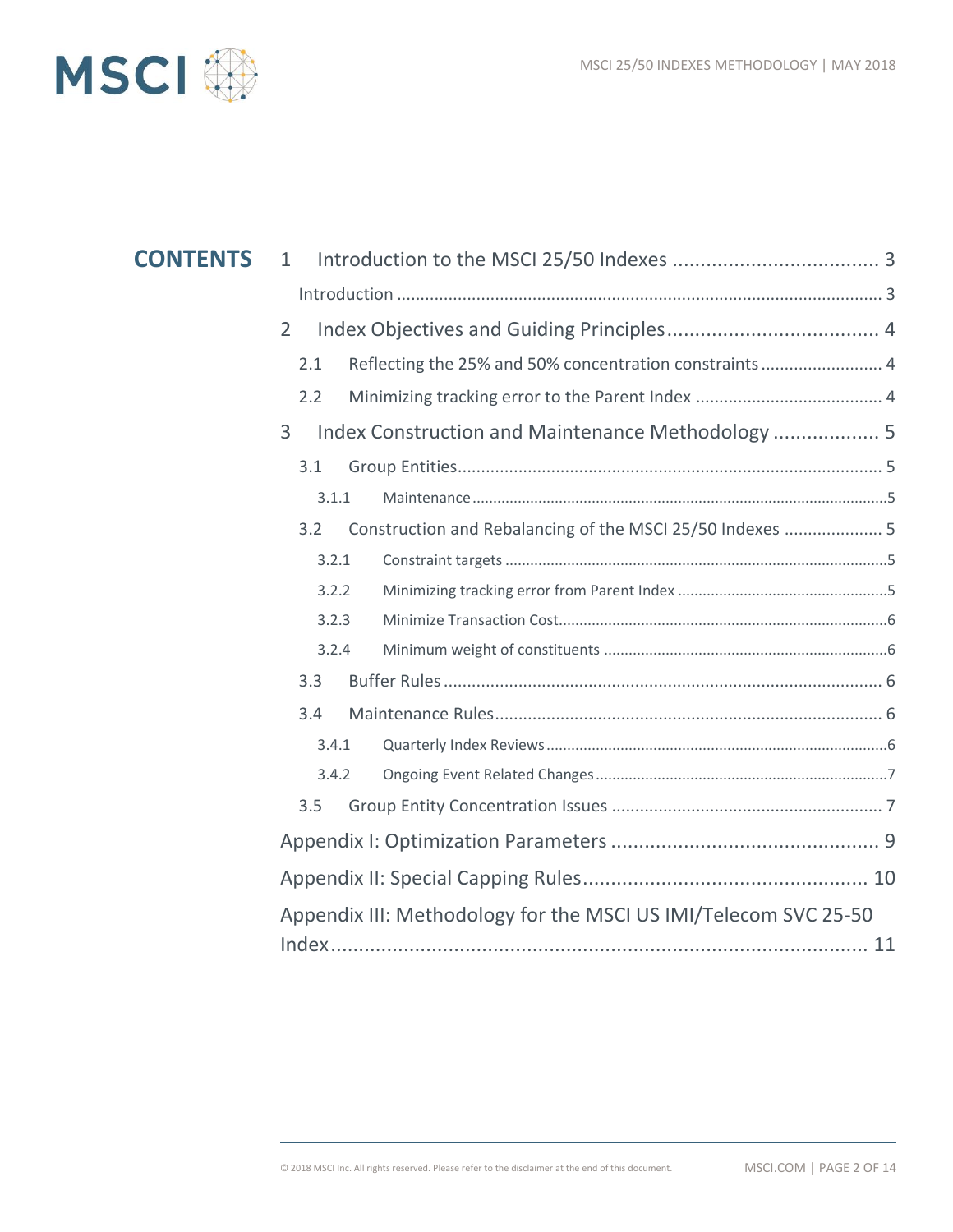

# **1 INTRODUCTION TO THE MSCI 25/50 INDEXES**

#### **INTRODUCTION**

Under the current US Internal Revenue Code, among other things, a fund needs to satisfy certain tests, such as those relating to asset diversification and sources of income, for qualification as a "regulated investment company" or "RIC". More specifically, one requirement of a RIC is that at the end of each quarter of a RIC's tax year no more than 25% of the value of the RIC's assets may be invested in a single issuer and the sum of the weights of all issuers representing more than 5% of the fund should not exceed 50% of the fund's total assets.

The MSCI 25/50 Indexes take into account these investment limits, aiming to offer a pertinent benchmarking alternative for RIC compliant funds.

This document describes the methodology that MSCI uses to calculate the MSCI 25/50 Indexes by applying the weight constraints set forth herein to the non-constrained, freefloat adjusted market capitalization weighted MSCI Equity Indexes (herein, "Parent Indexes").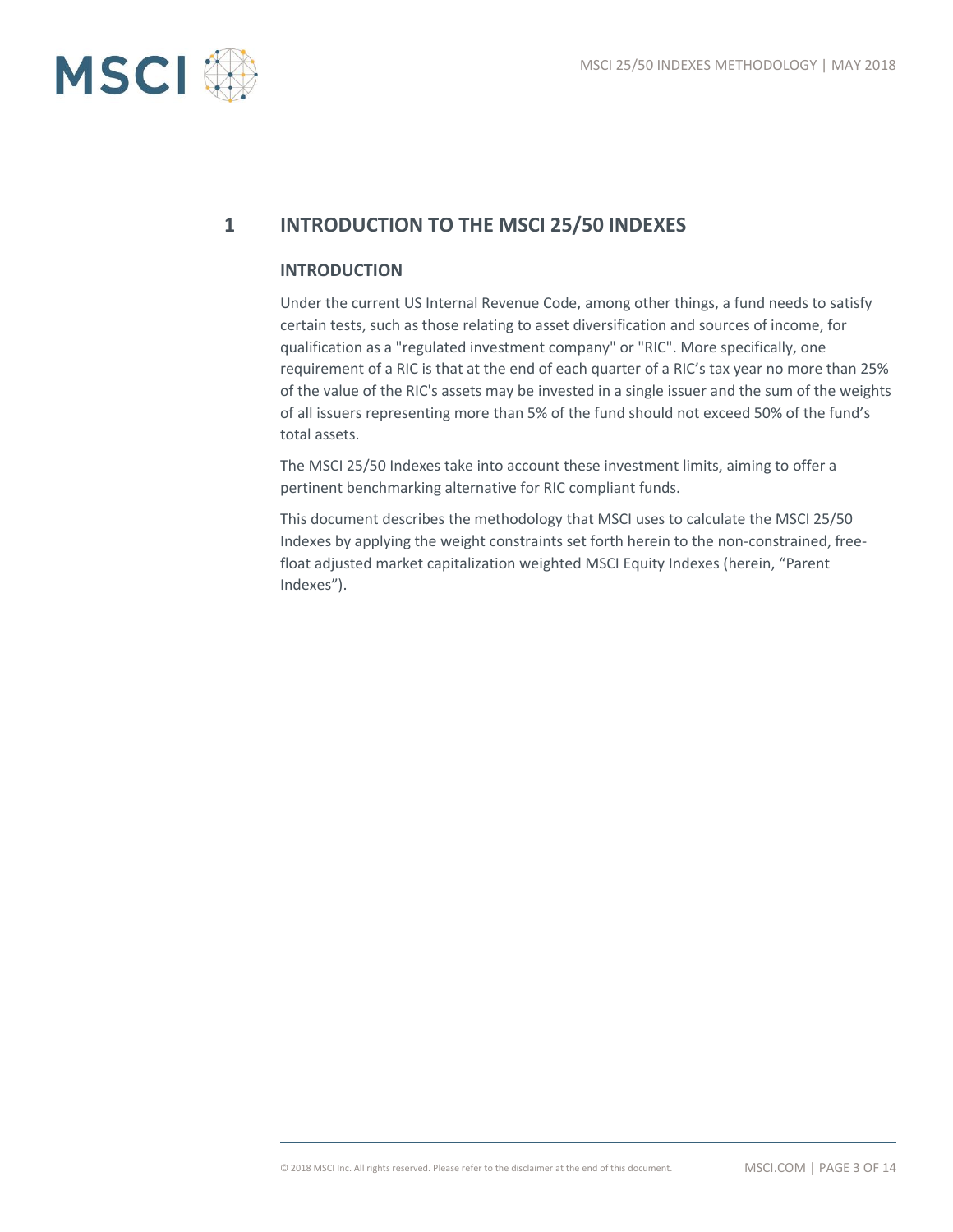

## **2 INDEX OBJECTIVES AND GUIDING PRINCIPLES**

In designing an appropriate methodology for constructing the MSCI 25/50 Indexes from underlying non-constrained indexes, the following principles have guided MSCI.

#### **2.1 REFLECTING THE 25% AND 50% CONCENTRATION CONSTRAINTS**

Reflecting the 25% and 50% concentration constraints is the primary consideration in terms of both index construction and index maintenance. Ensuring timely and on-going reflection of the constraints requires an MSCI 25/50 Index to be rebalanced periodically. The MSCI 25/50 Indexes are rebalanced in February, May, August and November.

MSCI also offers other indexes reflecting additional or different constraints. See Appendix II for further details.

#### **2.2 MINIMIZING TRACKING ERROR TO THE PARENT INDEX**

Minimizing the tracking error between the MSCI 25/50 Index and the Parent Index, while keeping the index turnover to a reasonable level, is another important objective of the current methodology. This is achieved by rebalancing the MSCI 25/50 Index using an optimization process that aims to minimize the constituent weight differences between the MSCI 25/50 Index and the Parent Index.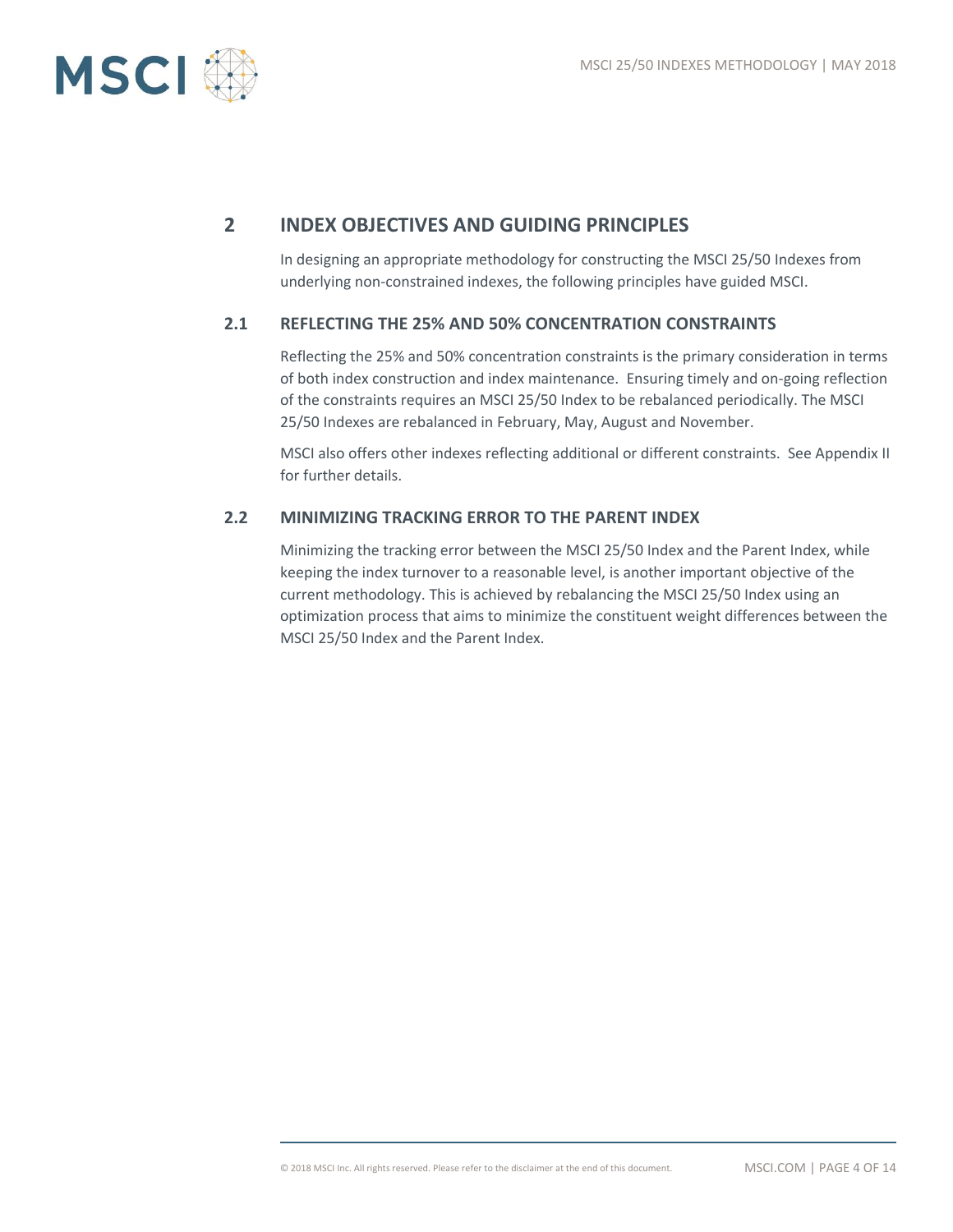

## **3 INDEX CONSTRUCTION AND MAINTENANCE METHODOLOGY**

#### **3.1 GROUP ENTITIES**

The MSCI 25/50 Indexes use the concept of group entities to define the 25% and 50% concentration constraints at the issuer level.

Financial accounts of listed companies holding stakes of 20% or more in other listed companies are analyzed to determine whether these stakes are controlling in nature and, consequently, whether both companies should be considered as belonging to the same group entity. In certain cases, even in the absence of consolidated accounts, MSCI may consider two companies as belonging to the same group entity where there is reasonable evidence of control based on other information.

#### **3.1.1 MAINTENANCE**

MSCI will perform an annual review of all group entities, which will coincide with the August Quarterly Index Review. Any change in a group entity resulting from a corporate event will be implemented at the time of the event. Updates triggered by the disclosure of new public information unrelated to corporate events or corrections to existing group entities will be implemented as of the close of the last business day of the month.

#### **3.2 CONSTRUCTION AND REBALANCING OF THE MSCI 25/50 INDEXES**

The MSCI 25/50 Index methodology follows a portfolio optimization framework. The Barra Optimizer is utilized to perform the optimization function which is aimed at minimizing index turnover, tracking error and extreme deviation from the Parent Index. $1$ 

#### **3.2.1 CONSTRAINT TARGETS**

 $\overline{a}$ 

The MSCI 25/50 Index has the following constraints:

- No group entity exceeds 25% of index weight
- All group entities with weight above 5% cannot exceed 50% of the index weight

#### **3.2.2 MINIMIZING TRACKING ERROR FROM PARENT INDEX**

The index aims at minimizing the tracking error from the pro forma Parent Index. The tracking error of the MSCI 25/50 Index versus the Parent Index is measured as the sum of

 $1$  A brief description of Barra Optimizer can be found at

[https://www.msci.com/documents/10199/242721/Barra\\_Optimizer.pdf/5acf4515-dbd8-4d0c-8acc-ca70b7b68f69](https://www.msci.com/documents/10199/242721/Barra_Optimizer.pdf/5acf4515-dbd8-4d0c-8acc-ca70b7b68f69)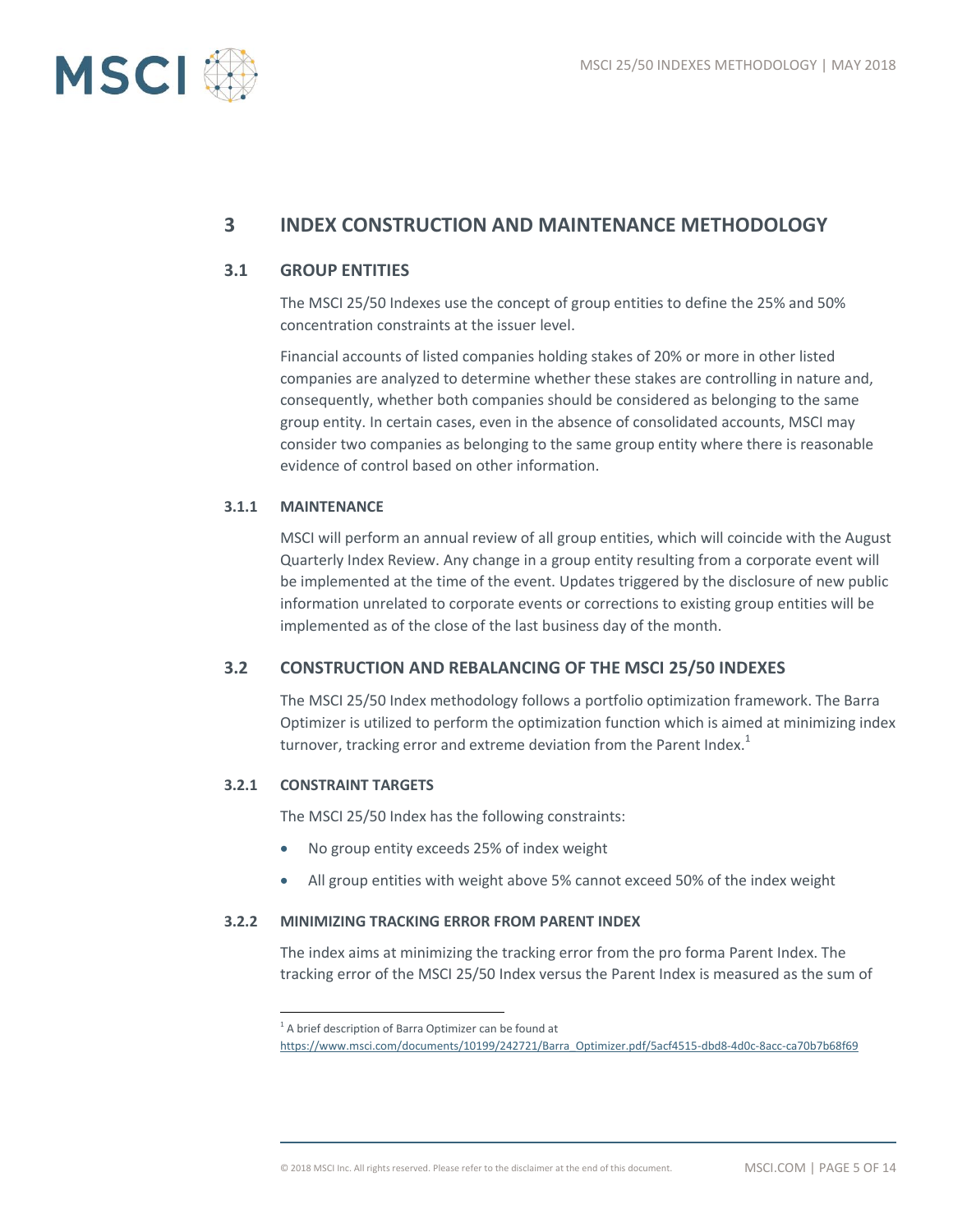

the squared weight differences between the constituent weights of the MSCI 25/50 Index and Parent Index.

#### **3.2.3 MINIMIZE TRANSACTION COST**

A transaction cost is applied as a proxy for index turnover on rebalancing from the current MSCI 25/50 Index to the pro forma MSCI 25/50 Index.

#### **3.2.4 MINIMUM WEIGHT OF CONSTITUENTS**

The minimum weight of any MSCI 25/50 Index constituent is equal to the weight of the smallest constituent in the pro forma Parent Index.

#### **3.3 BUFFER RULES**

A buffer of 10% of the value of each constraint is used in order to reduce the risk of noncompliance due to short term market movements between two quarterly rebalancing. As a result, at the point of constructing or rebalancing the MSCI 25/50 Indexes, the weight of any single group entity cannot exceed 22.5% of the index weight and all group entities with weight above 4.5% cannot exceed 45% of the index weight.

#### **3.4 MAINTENANCE RULES**

#### **3.4.1 QUARTERLY INDEX REVIEWS**

The MSCI 25/50 Indexes are rebalanced quarterly and the changes resulting from the rebalancing are made as of the close of the last business day of each February, May, August and November, to coincide with the Quarterly Index Reviews of their Parent Indexes.

The pro forma MSCI 25/50 Indexes are in general rebalanced five business days before the effective date. The changes resulting from the rebalancing are announced on the same day.

In case the pro forma MSCI 25/50 Index violates the 25/50 constraints between the announcement date and the effective date, the previously announced results will be discarded and a newly rebalanced pro forma index will be announced.

There is no index rebalancing due to non-compliance between Quarterly Index Reviews.

At each rebalancing, a constraint factor is calculated for each constituent of the MSCI 25/50 Index. The constraint factor is defined as the weight in the MSCI 25/50 Index at the time of the rebalancing divided by the weight in the Parent Index. The constraint factor as well as the constituents of the index remains constant between index reviews except in case of corporate events as described below.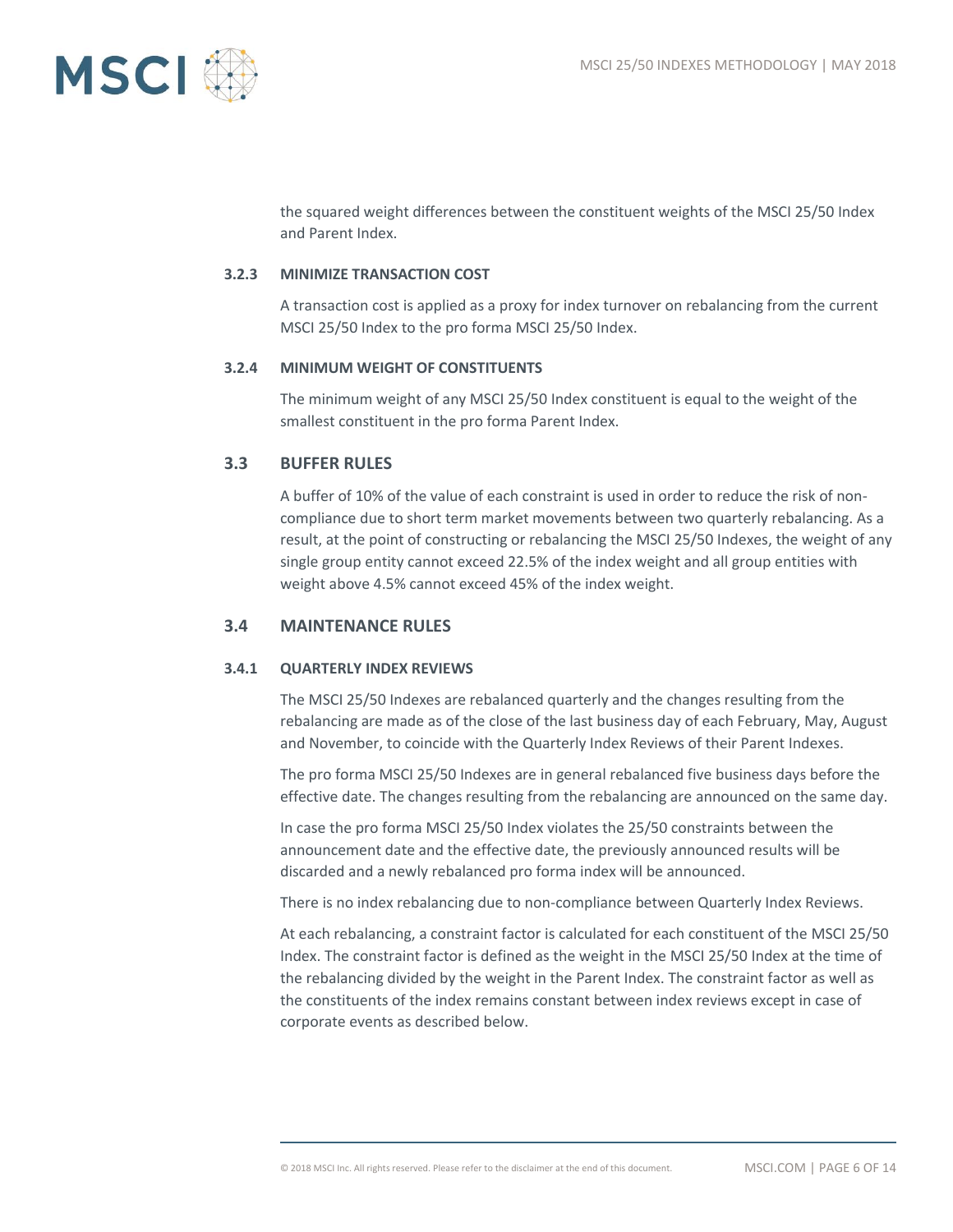

#### **3.4.2 ONGOING EVENT RELATED CHANGES**

A security added to the Parent Index following a corporate event is added to the MSCI 25/50 Index with an estimated capped weight, without rebalancing of the MSCI 25/50 index.

In the event of a merger or an acquisition where an index constituent acquires another index constituent or merges with another index constituent, the remaining company is maintained in the index with a constraint factor calculated as the weighted average of the constraint factors before the corporate event.

If a spun off security of an index constituent is added to the Parent Index, it will be added to the MSCI 25/50 Index with the same constraint factor as the parent security.

The deletion of a constituent from the Parent Index following a corporate event triggers its deletion from the MSCI 25/50 Index without rebalancing of the MSCI 25/50 Index.

The addition of a newly eligible security in the Parent Index -- for example an early inclusion of a large IPO, or a security migrating to the Parent Index from another size segment -- will result in the inclusion of that security in the MSCI 25/50 Index and consequently trigger the full rebalancing of the MSCI 25/50 Index.

Please refer to the MSCI Corporate Events Methodology book available at: <https://www.msci.com/index-methodology> for more details.

#### **3.5 GROUP ENTITY CONCENTRATION ISSUES**

A minimum of 15 group entities in the Parent Index is required at any point in time for an MSCI 25/50 Index to be rebalanced as described in Section 3.1. In the event the number of group entities drops below 15 but remains above 11 following a corporate event or a regular index review, MSCI will apply the following adjustments:

- Number of group entities drops to 14: the buffer mentioned in sub-section 3.2 will be reduced from 10% to 9%. Thus, the weight of any single group entity cannot exceed 22.75% of the index weight and all group entities with weight above 4.55% cannot exceed 45.5% of the index weight.
- Number of group entities drops to 13: the buffer mentioned in sub-section 3.2 will be reduced from 10% to 4%. Thus, the weight of any single group entity cannot exceed 24% of the index weight and all group entities with weight above 4.8% cannot exceed 48% of the index weight.
- Number of group entities drops to 12: the buffer mentioned in sub-section 3.2 will be reduced from 10% to 0%. Thus, the weight of any single group entity cannot exceed 25% of the index weight and all group entities with weight above 5% cannot exceed 50% of the index weight.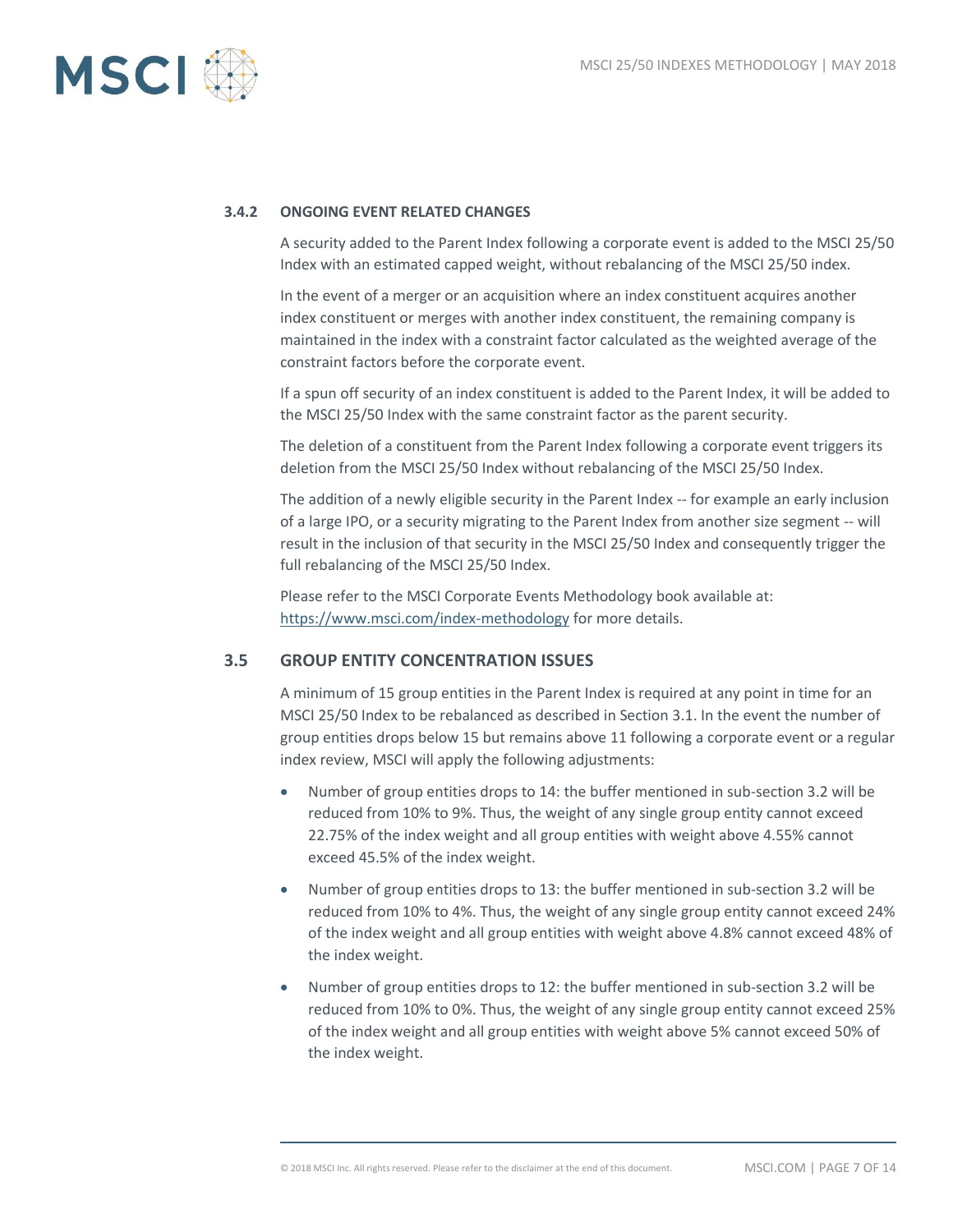

In case of extremely concentrated Parent Indexes where it may not be feasible to construct the pro forma MSCI 25/50 Index using the Barra Open Optimizer, MSCI may temporarily use the capping algorithm described in the MSCI 10/40 Index methodology with the relevant 25/50 parameters to construct the pro forma MSCI 25/50 Index. For more details, please refer to the MSCI 10/40 Index methodology book available at: https://www.msci.com/index-methodology

The MSCI 25/50 Index will need to be discontinued if the number of group entities drops below 12 as mathematically no solution can satisfy the 25% and 50% constraints. MSCI will however temporarily maintain the MSCI 25/50 Index for a minimum of two months before discontinuation by adding the necessary number of securities to the index. The index discontinuation will coincide with one the subsequent regular index reviews. The securities to be added will be chosen in the following order of priority:

- Securities deleted from the MSCI 25/50 Index, provided they exhibit required liquidity and were not deleted due to financial difficulties, etc.
- Eligible securities of relevant size not included in the Parent Index, e.g., largest small cap size-segment securities if the Parent Index is a MSCI Standard Index.

In the event that no securities are eligible for temporary addition to the MSCI 25/50 Index, MSCI will be providing an index, as close as possible to the 25/50 constraints, for a minimum of two months before discontinuation. The index discontinuation will coincide with one of the subsequent regular index reviews.

MSCI will announce any of these adjustments to all impacted clients ahead of implementation.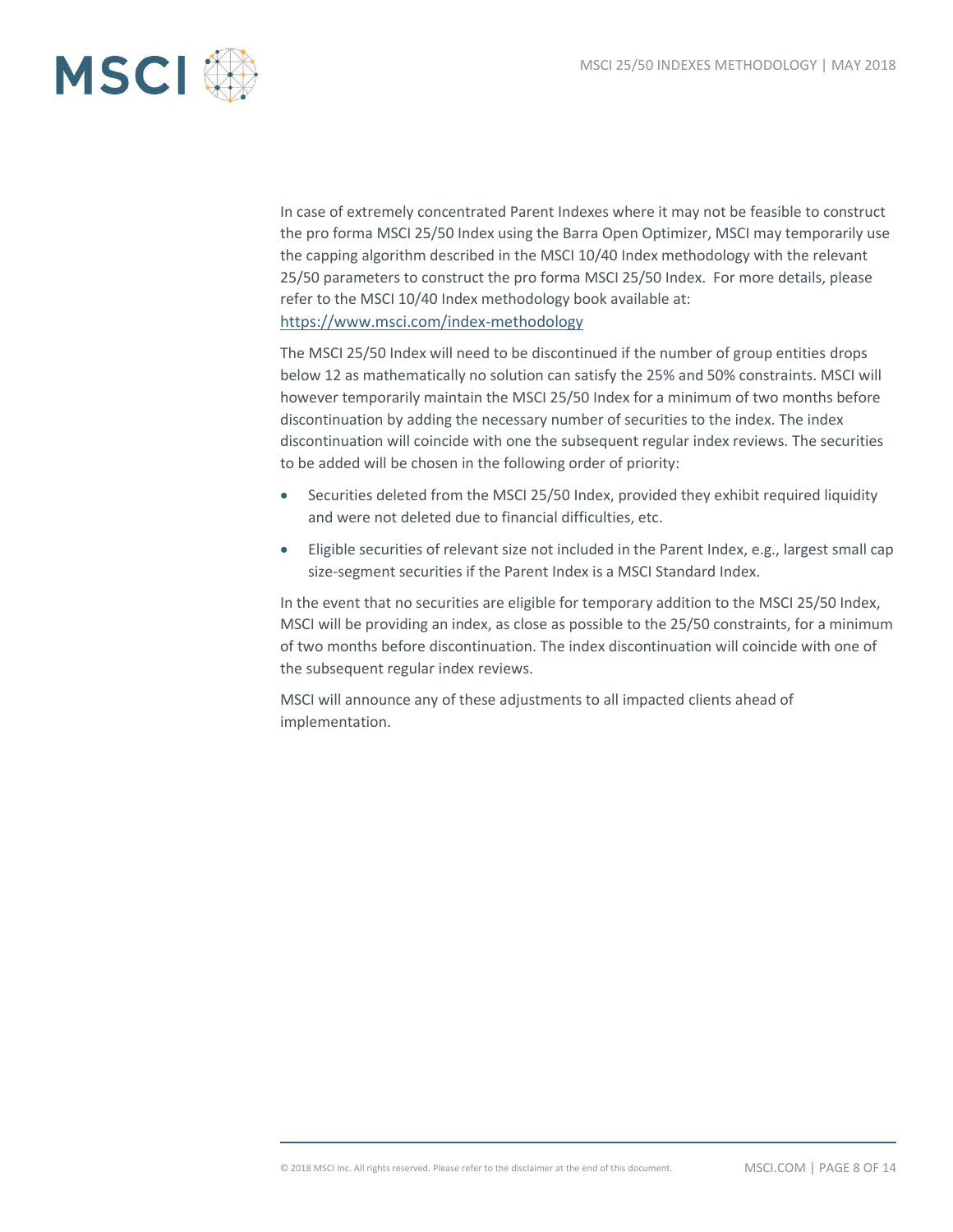

### **APPENDIX I: OPTIMIZATION PARAMETERS**

The following parameters are used in the optimization process:

- The Parent Index is used as the benchmark.
- The objective is to minimize tracking error to the Parent Index.
- A diagonal covariance matrix is used with the same risk for each constituent (1) and zero for all off-diagonals.
- The minimum weight of capped index constituents is set to the weight of the smallest constituent in the Parent Index. This avoids the situation where the optimized index holds a security with a very small weight.
- The risk aversion parameter is set to default value of 0.0075, which is widely used in mean-variance optimizations.
- One way transaction cost is set to 0.5%, which aims to achieve a balance between minimizing active risk and turnover.
- The weight of each China A Stock Connect listing will be capped at a maximum of three times its weight in the Parent Index.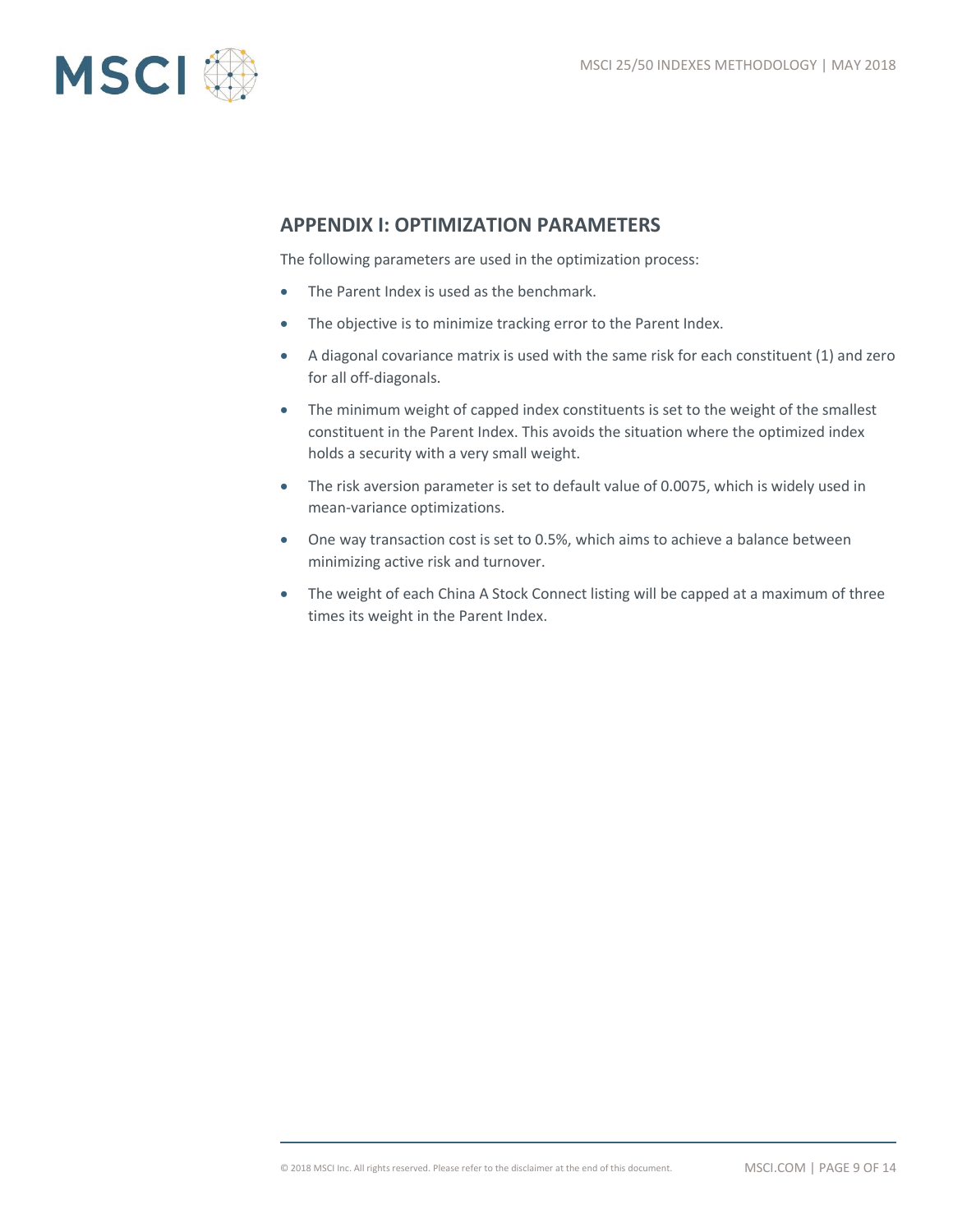

## **APPENDIX II: SPECIAL CAPPING RULES**

Additional capping rules may be applied to address other investment constraints, such as:

- No group entity can exceed 10% of the weight and all group entities with weight above 5% cannot exceed 25% of the index weight.
- No group entity can exceed 5% of the index weight.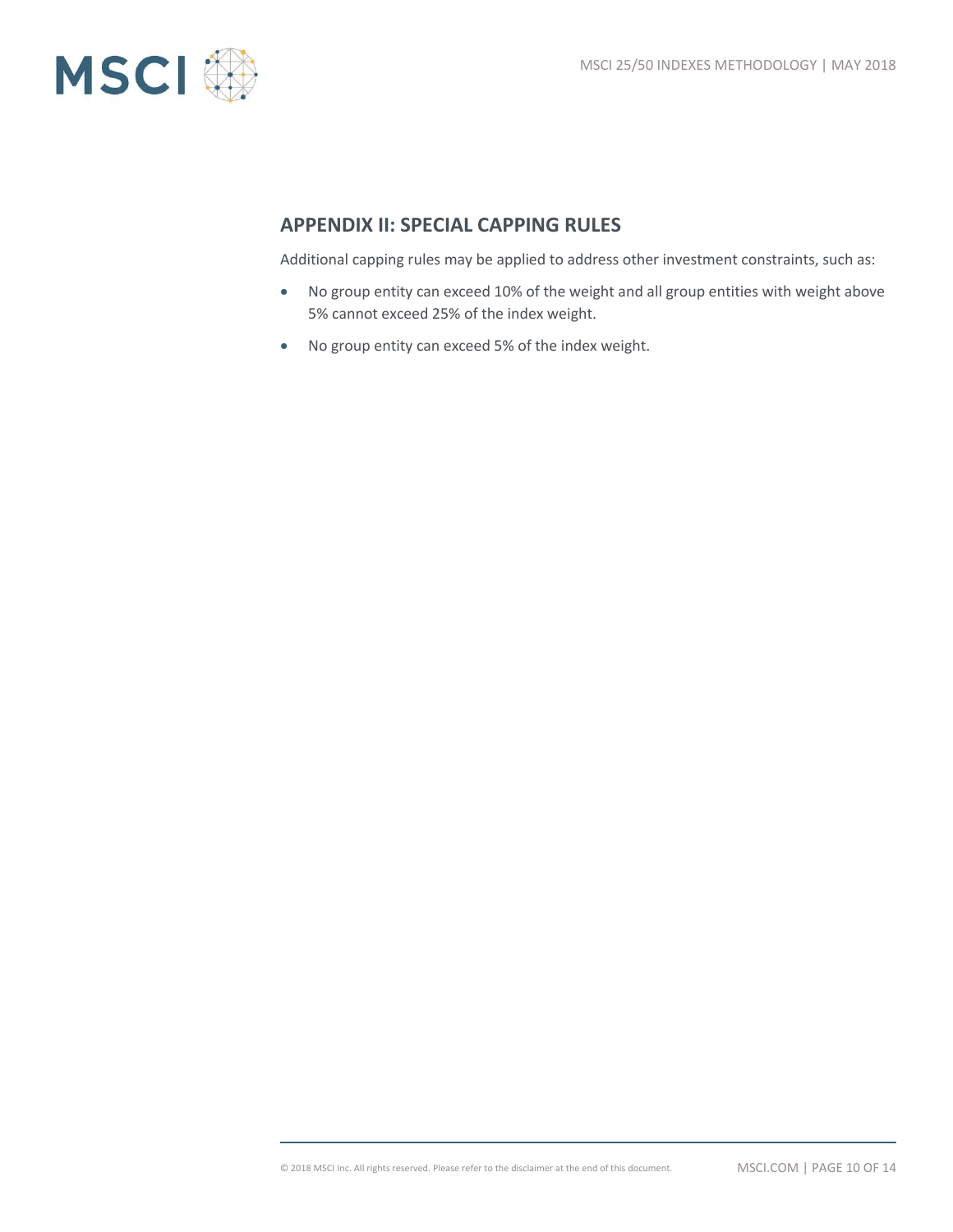

# **APPENDIX III: METHODOLOGY FOR THE MSCI US IMI/TELECOM SVC 25-50 INDEX**

The MSCI US IMI/Telecom SVC 25-50 Index is constructed from the MSCI US IMI/Telecom SVC (the "Parent Index"). The US IMI/Telecom SVC 25-50 Index is constructed and maintained in accordance with the MSCI 25/50 Indexes methodology described in section 3. Since May 2017 Semi-Annual Index Review, the index is rebalanced with an additional condition that the weight of each group entity in the index is also constrained relative to its weight in the parent index.

© 2018 MSCI Inc. All rights reserved. Please refer to the disclaimer at the end of this document. MSCI.COM | PAGE 11 OF 14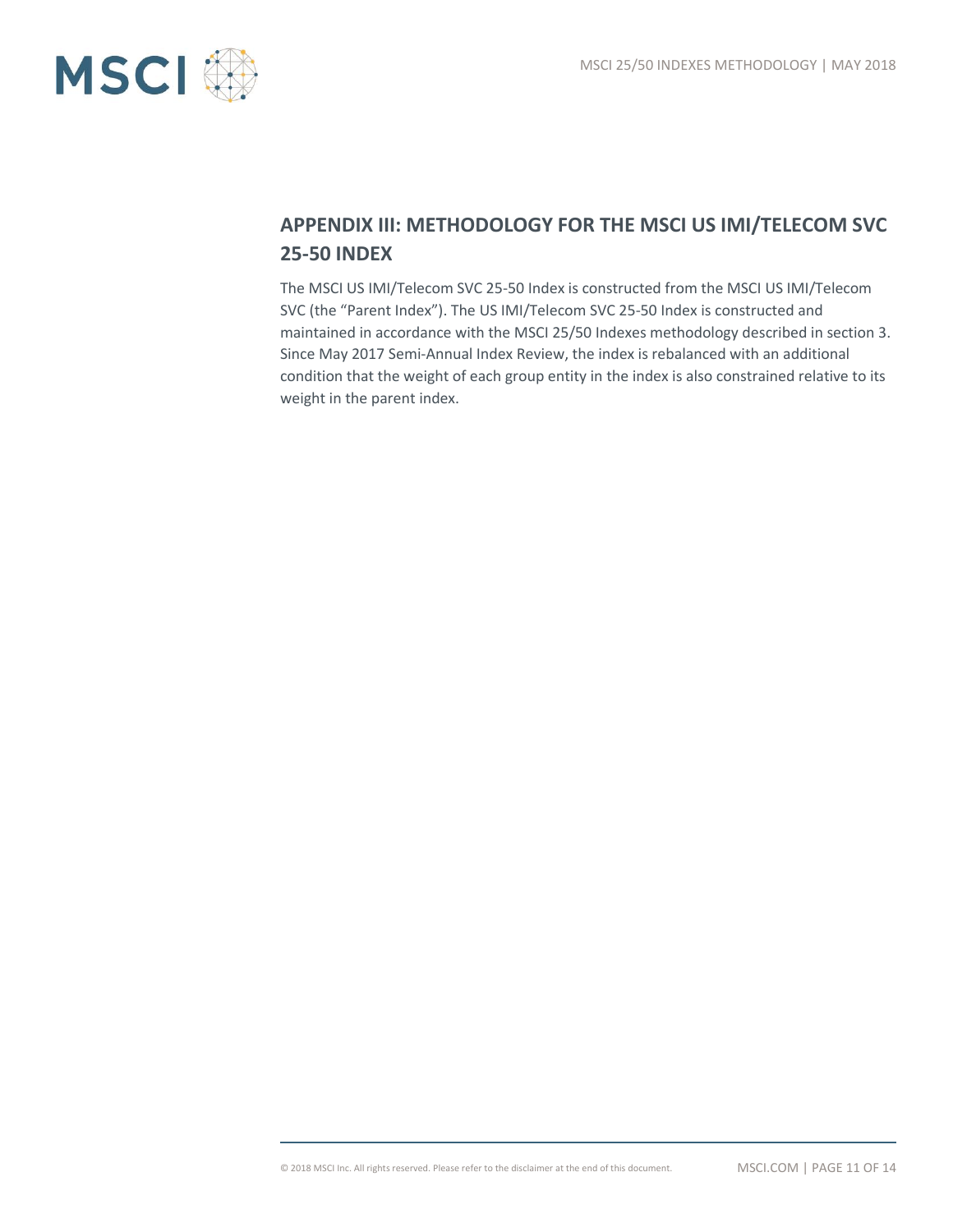

#### **The following sections have been modified since Feb 2014:**

Section 1: Introduction to the MSCI 25/50 Indexes

Updates to the description

Section 2: Construction and Rebalancing of the MSCI 25/50 Indexes

Updated link for the description of Barra Optimizer

#### **The following sections have been modified since September 2017:**

Appendix III: Methodology for the MSCI US IMI/Telecom SVC 25-50 Index

• Included details of the construction methodology for the MSCI US IMI/Telecom SVC 25-50 Index.

#### **The following sections have been modified since October 2017:**

Appendix I: Optimization Parameters

• Included details on additional constraint to be applied on China A Stock Connect listing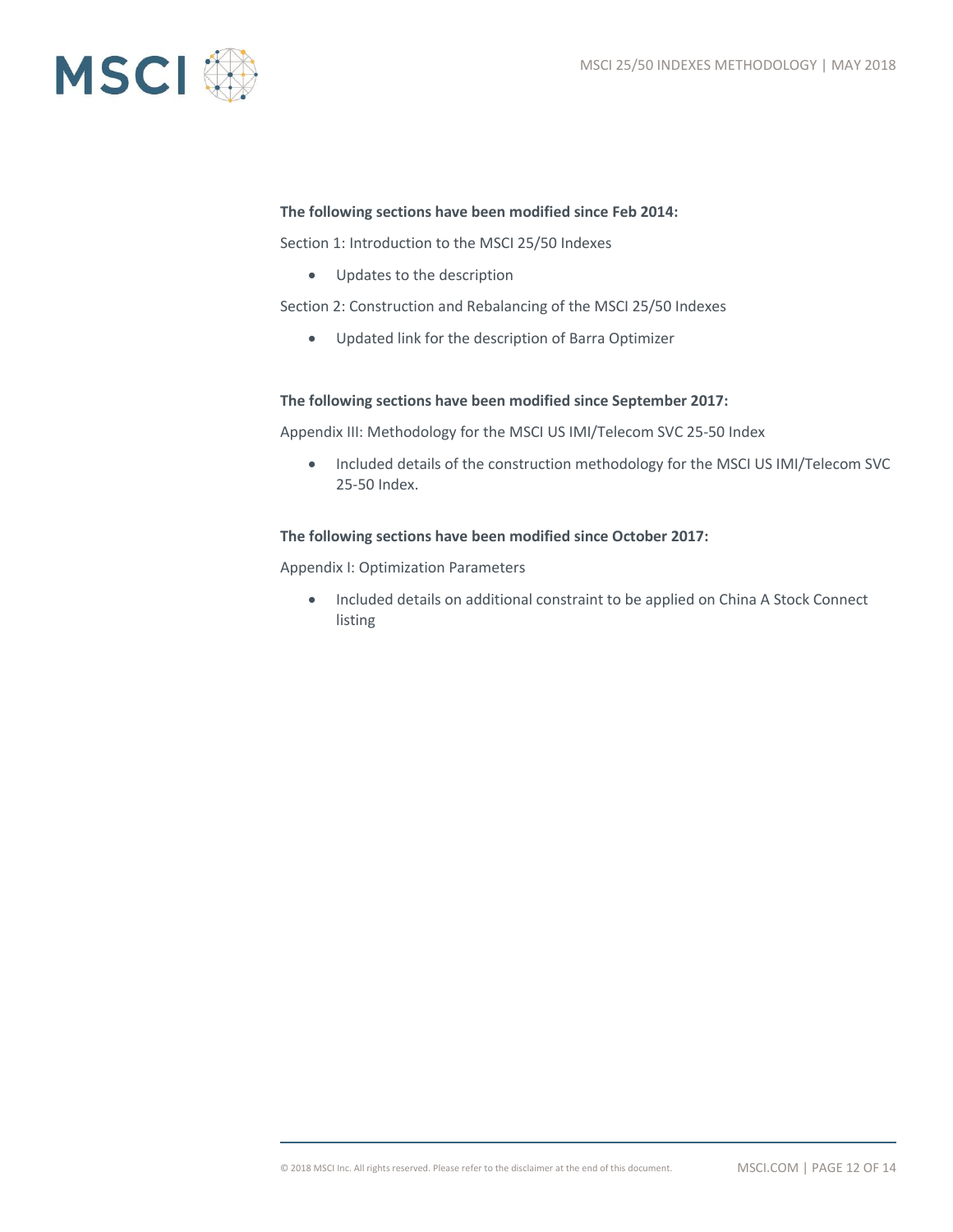



# **CONTACT US**

#### **AMERICAS**

| clientservice@msci.com |  |  |
|------------------------|--|--|
|------------------------|--|--|

| Americas      | 1888 588 4567 *  |
|---------------|------------------|
| Atlanta       | + 1 404 551 3212 |
| Boston        | + 1 617 532 0920 |
| Chicago       | + 1 312 675 0545 |
| Monterrey     | +52 81 1253 4020 |
| New York      | + 1 212 804 3901 |
| San Francisco | + 1 415 836 8800 |
| Sao Paulo     | +55 11 3706 1360 |
| Toronto       | + 1 416 628 1007 |

#### **EUROPE, MIDDLE EAST & AFRICA**

| Cape Town | +27 21 673 0100   |
|-----------|-------------------|
| Frankfurt | +49 69 133 859 00 |
| Geneva    | +41 22 817 9777   |
| London    | +44 20 7618 2222  |
| Milan     | +39 02 5849 0415  |
| Paris     | 0800 91 59 17 *   |

#### **ABOUT MSCI**

For more than 40 years, MSCI's researchbased indexes and analytics have helped the world's leading investors build and manage better portfolios. Clients rely on our offerings for deeper insights into the drivers of performance and risk in their portfolios, broad asset class coverage and innovative research.

Our line of products and services includes indexes, analytical models, data, real estate benchmarks and ESG research.

MSCI serves 98 of the top 100 largest money managers, according to the most recent P&I ranking.

For more information, visit us at [www.msci.com.](https://www.msci.com/)

#### **ASIA PACIFIC**

| China North | 10800 852 1032 *  |
|-------------|-------------------|
| China South | 10800 152 1032 *  |
| Hong Kong   | +852 2844 9333    |
| Mumbai      | +91 22 6784 9160  |
| Seoul       | 00798 8521 3392 * |
| Singapore   | 800 852 3749 *    |
| Sydney      | + 61 2 9033 9333  |
| Taipei      | 008 0112 7513 *   |
| Tokyo       | + 81 3 5290 1555  |

 $* =$  toll free